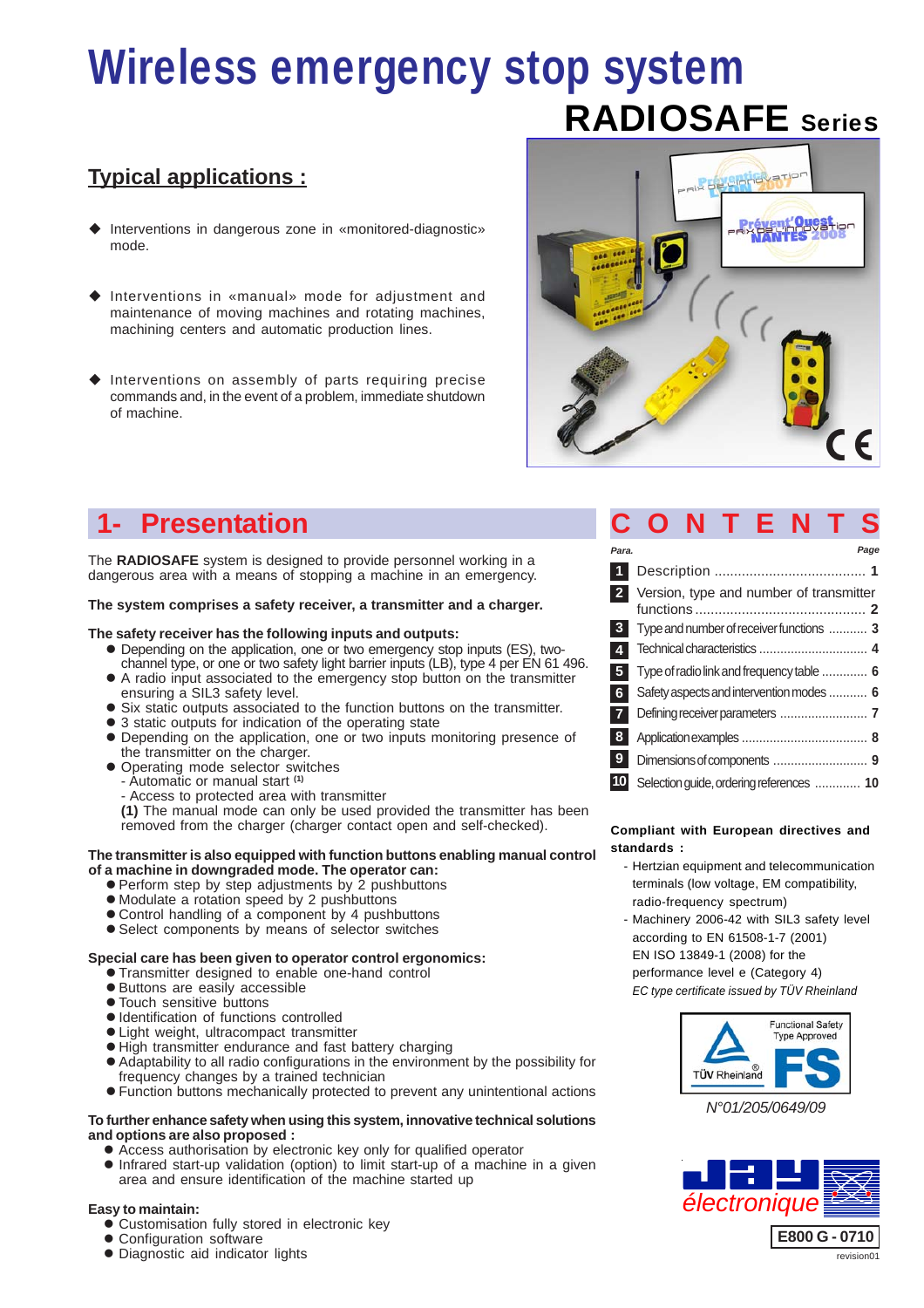### **2- Version, type and number of transmitter functions**

### **2.1 Transmitter** URE

The transmitter is formed by a unit comprising 4 function buttons, a "Start" button and an emergency stop palmswitch. It features a high level of adaptability allowing each position to receive 5 different types of function buttons, such as:

- One-step pushbutton (single speed)
- Two-step pushbutton (double speed)
- Rotary switch with 2 fixed positions
- Rotary switch with 3 fixed positions
- Rotary switch with 3 fixed positions with auto. return

Two parameters can be easily adapted to the environment by a trained operator :

- Operating radio frequency
- Duration of temporization for «dead man» function (Automatic shutdown of remote control in case of prolonged non use)

These operations are performed by procedures implementing buttons nb.1, nb.2, the emergency stop palmswitch and the «Start» button, with no need to open the transmitter or receiver. The change of parameter can be however locked.

The electronic key contains all the parameters of the controlled receiver, it is possible to use an auxiliary transmitter only with the electronic key and



### **2.2** URE **transmitter function button labels**

The various button functions are identified by means of adhesive labels placed in he recesses provided in the transmitter unit housing at each button location.

The labels are supplied in the form of sheets with the various labels you will need for your application. Simply choose the labels corresponding to your configuration.

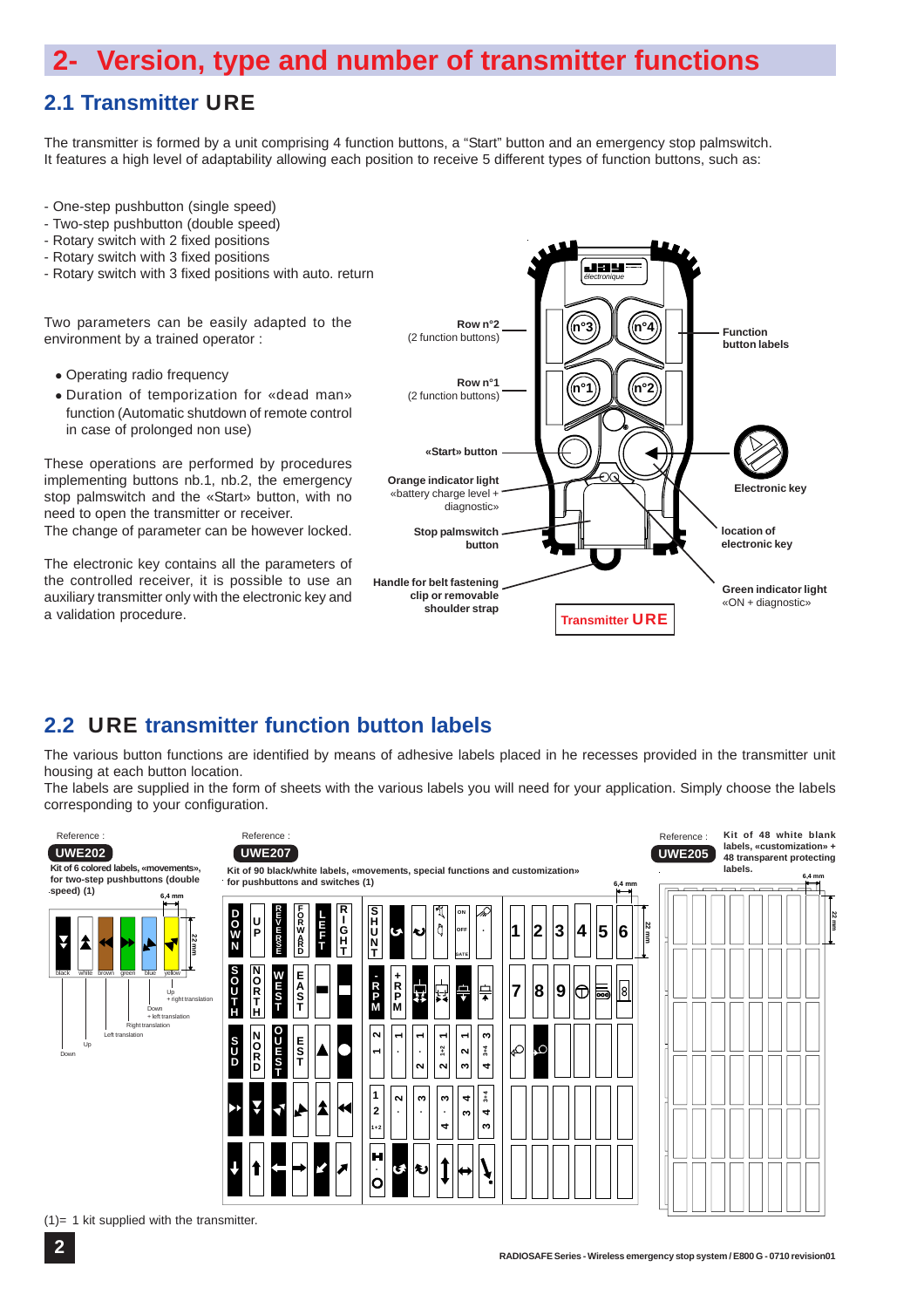## **3- Type and number of receiver functions**



#### **Terminal Function Terminal Function**

|                                    | <b>Safety inputs and outputs</b>                            |
|------------------------------------|-------------------------------------------------------------|
| $A1+$                              | 24 VDC power supply for safety modules of receiver RSR      |
| A2 -                               | Common ground                                               |
| 48                                 | 24 V static output: safety module state                     |
| 58                                 | <b>Transmitter utilization state</b>                        |
| S <sub>11</sub><br>S <sub>12</sub> | Input 1 for 1st emergency stop or 1st safety light barrier  |
| S <sub>13</sub><br><b>S14</b>      | Input 2 for 1st emergency stop or 1st safety light barrier  |
| S <sub>21</sub><br><b>S22</b>      | Input 1 for 2nd emergency stop or 2nd safety light barrier  |
| S <sub>23</sub><br><b>S24</b>      | Input 2 for 2nd emergency stop or 2ndt safety light barrier |
| S31<br>S32                         | Input for monitoring of first charger                       |
| S33<br>S34                         | Input for monitoring of second charger                      |
| S42                                | Input for wired START pushbutton                            |
| <b>Y1</b><br>Υ2                    | Input for auxiliary relay return loop                       |
| 13<br>14                           | 1st safety output (NO contact)                              |
| 23<br>24                           | 2nd safety output (NO contact)                              |
| 33<br>34                           | 3rd safety output (NO contact)                              |
| or                                 | or                                                          |
| 31<br>32                           | monitoring output (NC contact)                              |

| Static outputs assigned to remote control |                                                                  |  |  |  |  |  |  |  |
|-------------------------------------------|------------------------------------------------------------------|--|--|--|--|--|--|--|
| A3+                                       | 24 VCD power supply for static output assigned to remote control |  |  |  |  |  |  |  |
| A2-                                       | Common ground                                                    |  |  |  |  |  |  |  |
| 17                                        | Presence of the transmitter on the charger                       |  |  |  |  |  |  |  |
| 27                                        | Button nb.1, 1st contact point                                   |  |  |  |  |  |  |  |
| 37                                        | Button nb.2, 1st contact point                                   |  |  |  |  |  |  |  |
| 47                                        | Button nb.1 or button nb.2, 2nd contact point                    |  |  |  |  |  |  |  |
| 57                                        | Button nb.3, 1st contact point                                   |  |  |  |  |  |  |  |
| 67                                        | Button nb.4, 1st contact point                                   |  |  |  |  |  |  |  |
| 77                                        | Button nb.3 or Button nb.4, 2nd contact point                    |  |  |  |  |  |  |  |
|                                           |                                                                  |  |  |  |  |  |  |  |

#### **Connection for infrared module (UDF)**

| A5+ | 12 VDC output   |
|-----|-----------------|
| ΙR  | Receiver signal |
| A2- | Common ground   |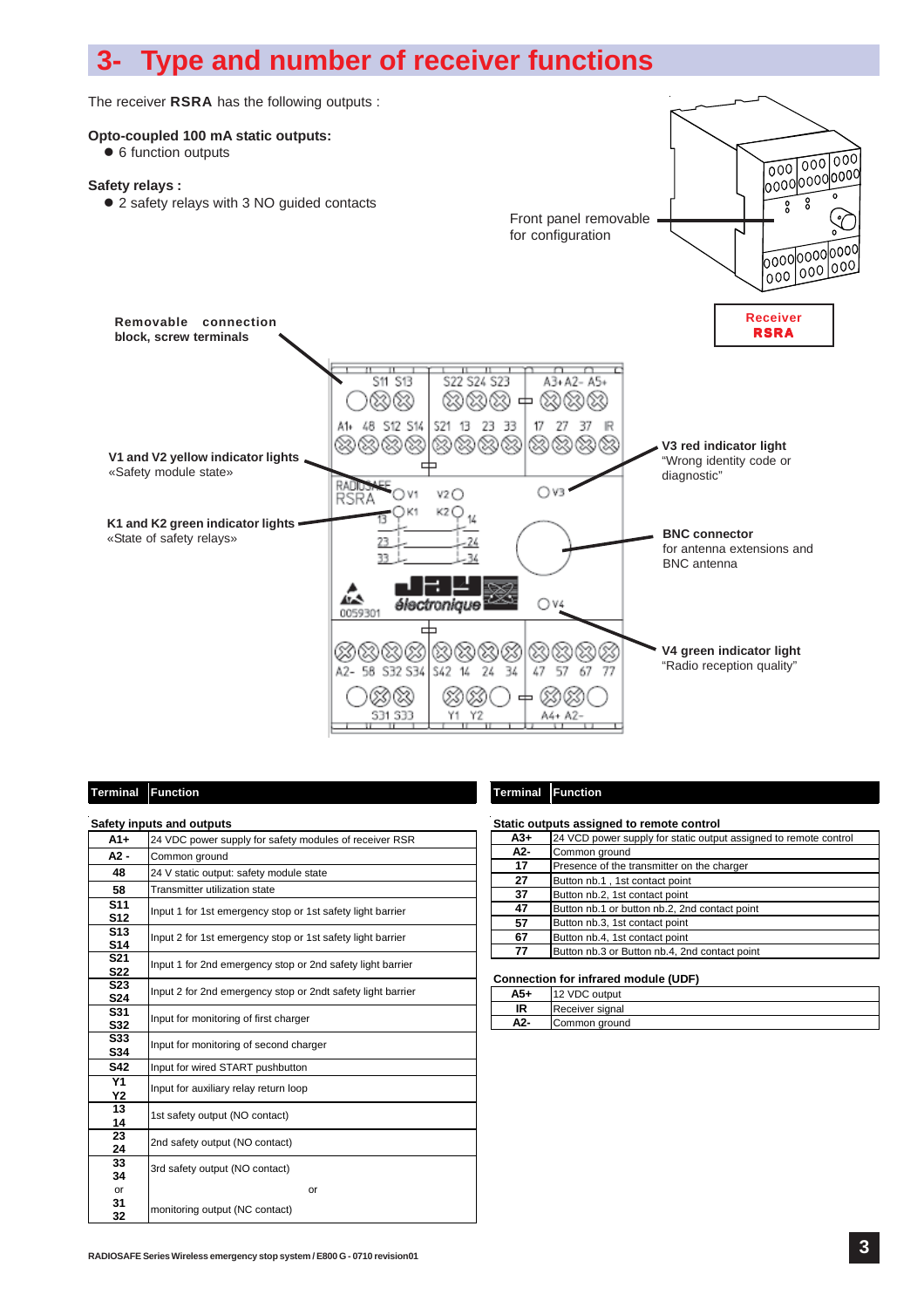### **4.1- Transmitter** URE

|                                                     | <b>Mechanical characteristics and environmental withstand capacity</b>                                                               |
|-----------------------------------------------------|--------------------------------------------------------------------------------------------------------------------------------------|
|                                                     | ABS, yellow                                                                                                                          |
| Housing                                             | IP 65                                                                                                                                |
|                                                     | Button mechanicallly protected                                                                                                       |
| Weight (with battery)                               | 240 g                                                                                                                                |
| <b>Dimensions</b>                                   | 46 x 78 x 143 mm                                                                                                                     |
| Operating temperature range                         | -20 $^{\circ}$ C to +50 $^{\circ}$ C                                                                                                 |
| Storage temperature range                           | -20 $\mathrm{^{\circ}C}$ to +50 $\mathrm{^{\circ}C}$                                                                                 |
| Fast charging temperature                           | $0^{\circ}$ C to $+40^{\circ}$ C                                                                                                     |
| Complete charging time (at +20°C)                   | 2 hours and 30 minutes                                                                                                               |
| <b>Idle position</b>                                | Only on charger ref.: Sci-B                                                                                                          |
| Carrying                                            | Carrying bags UWE103 and 3-point strap UWE104                                                                                        |
| <b>Electrical and radio characteristics</b>         |                                                                                                                                      |
| Power supply                                        | Lithium ion battery                                                                                                                  |
| Autonomy (for buttons typical average use, at 20°C) | 50 hours / 50 % operating time                                                                                                       |
| <b>Frequency</b>                                    | 64 frequencies, programmable in 433-434 MHz (see list on page 6)                                                                     |
| <b>Transmit power</b>                               | <10 mW (without license), built-in antenna                                                                                           |
| <b>Modulation</b>                                   | <b>FM</b>                                                                                                                            |
| Average range                                       | 150 m in industrial space / 350 m in open space (1)                                                                                  |
| <b>Functional characteristics</b>                   |                                                                                                                                      |
| <b>Functions</b>                                    | Up to 4 function buttons                                                                                                             |
|                                                     | 5 types of different buttons possible:                                                                                               |
|                                                     | - One-step pushbutton (single speed) BPSV $\circlearrowleft$                                                                         |
|                                                     | - Two-step pushbutton (double speed) BPDV (12)                                                                                       |
|                                                     | - Rotary switch with 2 fixed positions COM2 <a></a>                                                                                  |
|                                                     | - Rotary switch with 3 fixed positions COM3 <a></a>                                                                                  |
|                                                     | - Rotary switch with 3 fixed positions with auto. Return COM3R $\bigcirc \mathbb{X}^*$                                               |
|                                                     | 1 "Start" pushbutton                                                                                                                 |
|                                                     | 1 general emergency stop pushbutton, active priority                                                                                 |
|                                                     | 1 electronic locking key                                                                                                             |
| Dead man function (auto shut-down)                  | Time delay duration programmable by user                                                                                             |
| <b>Indicators</b>                                   | 1 "battery charge level" and diagnostic orange indicator light<br>1 "Start", "battery charging" and diagnostic green indicator light |

(1)= Range will vary according to environment conditions of transmitter and reception antenna (metal frameworks, walls … ).

### **4.2- Industrial support charger** SCi-B

| <b>Mechanical characteristics</b>      |                 |  |  |  |  |  |
|----------------------------------------|-----------------|--|--|--|--|--|
| <b>Housing</b>                         | <b>ABS</b>      |  |  |  |  |  |
| <b>Mounting</b>                        | Wall-mounted    |  |  |  |  |  |
| <b>Electrical characteristics</b>      |                 |  |  |  |  |  |
| <b>Battery charge voltage</b>          | 5 VDC           |  |  |  |  |  |
| <b>Contact (Transmitter detection)</b> | 2 "NO" contacts |  |  |  |  |  |
| 230 VAC-5 VDC power supply unit model  | Wall-mounted    |  |  |  |  |  |
| 24 VDC-5 VDC power supply unit model   | DIN rail        |  |  |  |  |  |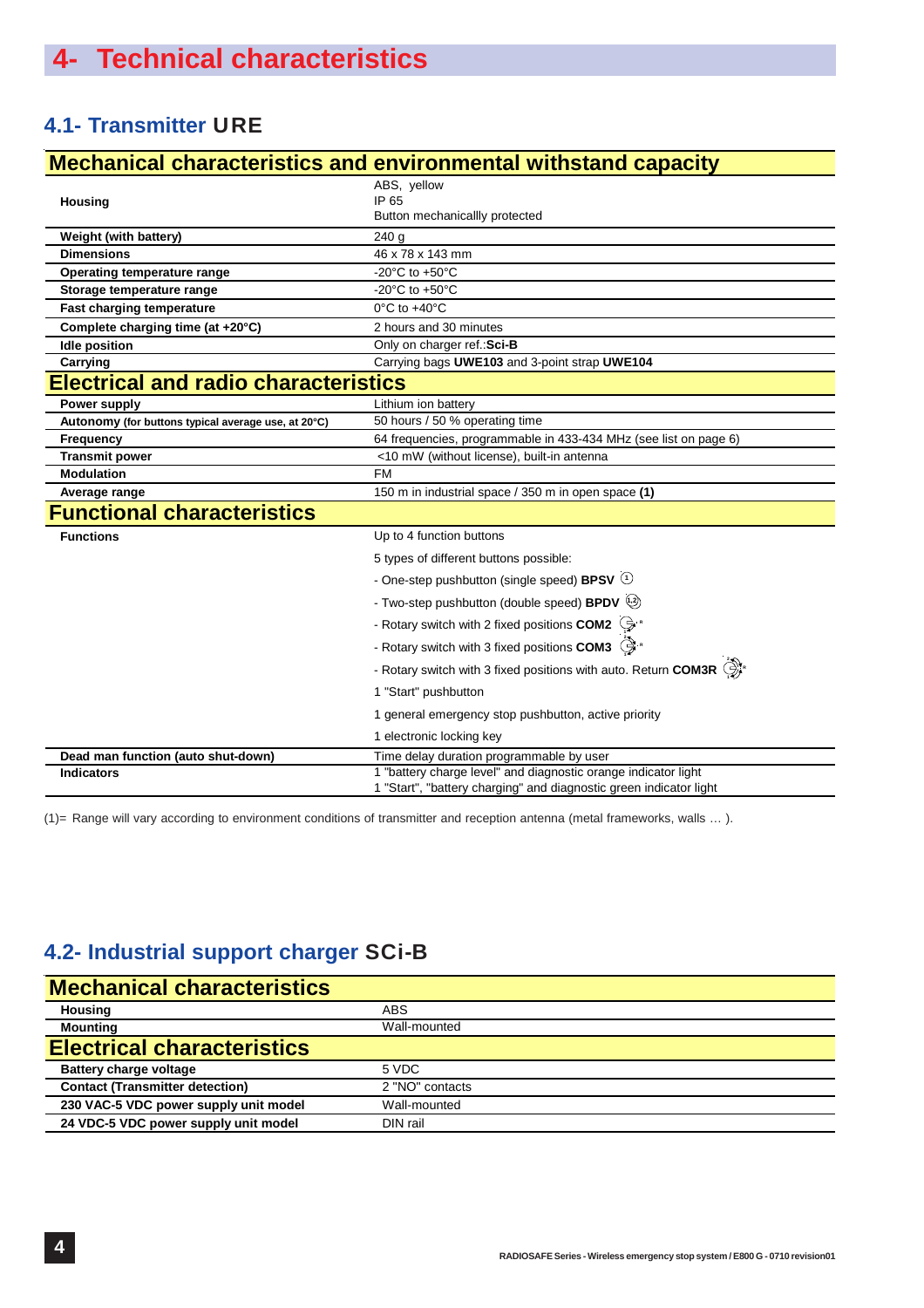### **4.3- Receiver** RSRA

### **Mechanical characteristics and environmental withstand capacity**

| <b>Housing</b>                                                | ABS, black/yellow                                                |
|---------------------------------------------------------------|------------------------------------------------------------------|
|                                                               | IP 40                                                            |
| Weight                                                        | 495 g (approx.)                                                  |
| <b>Dimensions</b>                                             | 67 x 84 x 129mm (not including antenna)                          |
| Operating temperature range                                   | $0 °C$ to + 50 $°C$                                              |
| Storage temperature range                                     | - 30 °C to + 70 °C                                               |
| <b>Connection</b>                                             | Spring terminals for wires 0.08 <sup>2</sup> to 2.5 <sup>2</sup> |
| <b>Radio characteristics</b>                                  |                                                                  |
| Characteristics compliant with ETS 300 220                    |                                                                  |
| Frequency                                                     | 64 frequencies programmable in 433-434 MHz (see list on page 6)  |
| Antenna                                                       | 1/4 wave, as accessory, plugs in to BNC connector                |
| <b>Sensitivity</b>                                            | < -100 dBm                                                       |
| <b>Electrical characteristics</b>                             |                                                                  |
| Power supply voltage Un                                       | 24 VDC                                                           |
| Voltage range (at max., 5% ripple)                            | 0.85 to 1.15 Un                                                  |
| Consumption                                                   | max., 120 mA (Static output, not loaded)                         |
| Secure relay outputs (terminals 13-14, 23-24, 33-34 or 31-32) |                                                                  |
| Contacts                                                      | 3 NO                                                             |
| Type of contacts                                              | Linked contact relays                                            |
| <b>Pull-in time at Un</b>                                     |                                                                  |
| Automatic start                                               | 800 ms max. (power up)                                           |
| Automatic restart                                             | 70 ms max.                                                       |
| Manual start                                                  | $110$ ms max.                                                    |
| Trip time (reaction)                                          |                                                                  |
| S12-S14, S22-S24, S32-S34                                     | 25 ms max.                                                       |
|                                                               | Stop (remote control): 170 ms max.                               |
| Assigned output voltage                                       | <b>AC250V</b>                                                    |
| Low voltage switching                                         | $\geq 100$ mV                                                    |
| <b>Thermal current lth</b>                                    | 5 A                                                              |
| <b>Switching capacity</b>                                     |                                                                  |
| Per AC 15 :                                                   | AC 3A/230 V for NO contacts EN60947-5-1                          |
|                                                               | AC 2A/230 V for NC contacts EN60947-5-1                          |
| Per DC 13 :                                                   | DC 8A/24 V at 0.1 Hz EN60947-5-1                                 |
| <b>Electrical service life</b>                                |                                                                  |
| Per AC15 at 2A, AC230V                                        | 100 000 cycles EN60947-5-1                                       |
| <b>Short-circuit rating</b>                                   |                                                                  |
| Maximum fuse rating                                           | 6 A gL EN60947-5-1                                               |
| <b>Mechanical service life</b>                                | 10 x 10^6 cycles                                                 |
| Static outputs (terminals 48, 58, 17, 27, 37, 47, 57, 67, 77) |                                                                  |
| Type of outputs<br>Nominal voltage Un (A3, A4)                | Static outputs, PNP<br><b>DC 24 V</b>                            |
| Voltage range                                                 | 0.85 to 1.15 Un                                                  |
| Output voltage                                                | DC 24V, max. 100mA thermal                                       |
|                                                               | max. 400 mA for 0.5s                                             |
|                                                               | Overload and temperature protection                              |
| <b>Indicators</b>                                             | 2 yellow indicator lights: state of safety module                |
|                                                               | 2 red indicator lights: state of safety relays                   |
|                                                               | 1 red indicator light: wrong identity code or diagnostic         |
|                                                               |                                                                  |
|                                                               | 1 green indicator light: radio reception quality                 |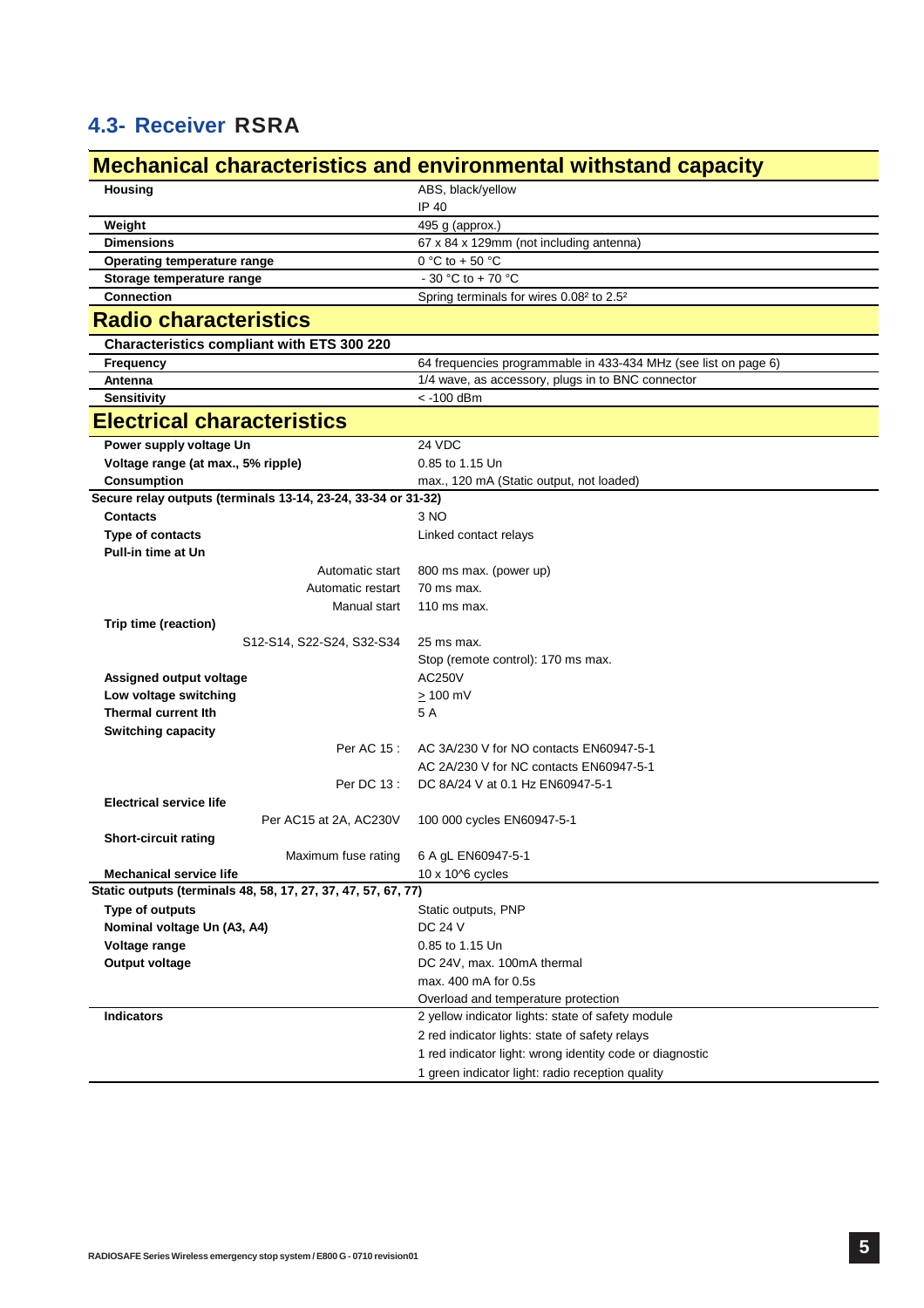## **5- Type of radio link and frequency table**

The system is equipped with a permanent radio link ensuring command safety. 64 frequency channels are available on the 433-434 MHz band. The radio channel is programmed on the transmitter by a simple procedure.

### **5.1- List of available radio channels**

**433 - 434 MHz bands, with adjacent intervals of 0,025 MHz**

| <b>Channel</b> | Frequency  |     | <b>Channel</b> | Frequency  |     |
|----------------|------------|-----|----------------|------------|-----|
| $N^{\circ}$    | <b>MHz</b> |     | $N^{\circ}$    | <b>MHz</b> |     |
| 01             | 433,100    |     | 23             | 433,650    |     |
| 02             | 433,125    |     | 24             | 433,675    | (1) |
| 03             | 433,150    |     | 25             | 433,700    |     |
| 04             | 433,175    |     | 26             | 433,725    | (1) |
| 05             | 433,200    |     | 27             | 433,750    |     |
| 06             | 433,225    |     | 28             | 433,775    | (1) |
| 07             | 433,250    |     | 29             | 433,800    | (2) |
| 08             | 433,275    |     | 30             | 433,825    | (1) |
| 09             | 433,300    |     | 31             | 433,850    | (2) |
| 10             | 433,325    |     | 32             | 433,875    | (1) |
| 11             | 433,350    |     | 33             | 433,900    | (2) |
| 12             | 433,375    |     | 34             | 433,925    | (1) |
| 13             | 433,400    |     | 35             | 433,950    | (2) |
| 14             | 433,425    |     | 36             | 433,975    | (1) |
| 15             | 433,450    |     | 37             | 434,000    | (2) |
| 16             | 433,475    |     | 38             | 434,025    | (1) |
| 17             | 433,500    |     | 39             | 434,050    | (2) |
| 18             | 433,525    |     | 40             | 434,075    | (2) |
| 19             | 433,550    |     | 41             | 434,100    | (2) |
| 20             | 433,575    | (1) | 42             | 434,125    | (2) |
| 21             | 433,600    |     | 43             | 434,150    | (2) |
| 22             | 433,625    | (1) | 44             | 434,175    | (2) |

| annel | Frequency  |     | <b>Channel</b> | Frequency  |             |
|-------|------------|-----|----------------|------------|-------------|
| N۴    | <b>MHz</b> |     | $N^{\circ}$    | <b>MHz</b> |             |
| 01    | 433,100    |     | 23             | 433,650    |             |
| 02    | 433,125    |     | 24             | 433,675    | (1)         |
| 03    | 433,150    |     | 25             | 433,700    |             |
| 04    | 433,175    |     | 26             | 433,725    | (1)         |
| 05    | 433,200    |     | 27             | 433,750    |             |
| 06    | 433,225    |     | 28             | 433,775    | (1)         |
| 07    | 433,250    |     | 29             | 433,800    | (2)         |
| 80    | 433,275    |     | 30             | 433,825    | $(1)$ $(2)$ |
| 09    | 433,300    |     | 31             | 433,850    | (2)         |
| 10    | 433,325    |     | 32             | 433,875    | $(1)$ $(2)$ |
| 11    | 433,350    |     | 33             | 433,900    | (2)         |
| 12    | 433,375    |     | 34             | 433,925    | (1)(        |
| 13    | 433,400    |     | 35             | 433,950    | (2)         |
| 14    | 433,425    |     | 36             | 433,975    | (1)(        |
| 15    | 433,450    |     | 37             | 434,000    | (2)         |
| 16    | 433,475    |     | 38             | 434,025    | $(1)$ $($   |
| 17    | 433,500    |     | 39             | 434,050    | (2)         |
| 18    | 433,525    |     | 40             | 434,075    | (2)         |
| 19    | 433,550    |     | 41             | 434,100    | (2)         |
| 20    | 433,575    | (1) | 42             | 434,125    | (2)         |
| 21    | 433,600    |     | 43             | 434,150    | (2)         |
| 22    | 433.625    | (1) | 44             | 434 175    | lω          |

| annel | Frequency  |     | <b>Channel</b> | Frequency  |             | <b>Channel</b> | Frequency  |     |
|-------|------------|-----|----------------|------------|-------------|----------------|------------|-----|
| N۴    | <b>MHz</b> |     | $N^{\circ}$    | <b>MHz</b> |             | $N^{\circ}$    | <b>MHz</b> |     |
| 01    | 433,100    |     | 23             | 433,650    |             | 45             | 434,200    | (2) |
| 02    | 433,125    |     | 24             | 433,675    | (1)         | 46             | 434,225    | (2) |
| 03    | 433,150    |     | 25             | 433,700    |             | 47             | 434,250    | (2) |
| 04    | 433,175    |     | 26             | 433,725    | (1)         | 48             | 434,275    | (2) |
| 05    | 433,200    |     | 27             | 433,750    |             | 49             | 434,300    | (2) |
| 06    | 433,225    |     | 28             | 433,775    | (1)         | 50             | 434,325    | (2) |
| 07    | 433,250    |     | 29             | 433,800    | (2)         | 51             | 434,350    | (2) |
| 80    | 433.275    |     | 30             | 433,825    | $(1)$ $(2)$ | 52             | 434,375    | (2) |
| 09    | 433,300    |     | 31             | 433,850    | (2)         | 53             | 434,400    | (2) |
| 10    | 433,325    |     | 32             | 433,875    | $(1)$ $(2)$ | 54             | 434,425    | (2) |
| 11    | 433,350    |     | 33             | 433,900    | (2)         | 55             | 434,450    | (2) |
| 12    | 433,375    |     | 34             | 433,925    | $(1)$ $(2)$ | 56             | 434,475    | (2) |
| 13    | 433,400    |     | 35             | 433,950    | (2)         | 57             | 434,500    | (2) |
| 14    | 433,425    |     | 36             | 433,975    | $(1)$ $(2)$ | 58             | 434,525    | (2) |
| 15    | 433,450    |     | 37             | 434,000    | (2)         | 59             | 434,550    | (2) |
| 16    | 433,475    |     | 38             | 434,025    | $(1)$ $(2)$ | 60             | 434,575    | (2) |
| 17    | 433,500    |     | 39             | 434,050    | (2)         | 61             | 434,600    | (2) |
| 18    | 433,525    |     | 40             | 434,075    | (2)         | 62             | 434,625    | (2) |
| 19    | 433,550    |     | 41             | 434,100    | (2)         | 63             | 434,650    | (2) |
| 20    | 433,575    | (1) | 42             | 434,125    | (2)         | 64             | 434,675    | (2) |

**(1)** List of frequencies available for Denmark **(2)** List of frequencies available for Singapore

### **6- Safety aspects and intervention modes**

#### **The product is designed to meet the following requirements:**

- Radio emergency stop for control system (SRECS) complying with standard EN ISO 13849-1 (Performance Level e)
- Complying with standard EN 61508-1-7 SIL3 (Safety Integrity Level 3).
- Key enabling use by an authorized operator only.
- «Transmitter» presence detected on charger inhibiting operation of machine if transmitter is not placed on a charger after use.

### **6.1- Conditions for intervention on machinery**

**«Monitoring – diagnostic» mode** Satisfies standard NFEN12100-2 §5.5 «Complementary prevention measures» Applications concerned

This system is intended to provide, if necessary, a wireless means of stopping a machine by qualified personnel intervening on a machine for maintenance or inspection purposes. Such machines are generally mobile and large in size, making it impossible to use conventional wiring, and where a diagnostic with the machine running in downgraded mode may be necessary. For example: a conveyor or transhipment system.

Access to such a machine in operation in this "Monitoring – diagnostic" mode is acceptable provided:

- the risk evaluation shows that the intervening technician can avoid a hazardous situation should an immediate danger arise.
- No additional dangerous situation is created by machine shutdown using the radio emergency stop system
- The operator can regularly press a "dead man" button requiring him to keep his transmitter in hand.
- No change of tool or adjustments is performed by the intervening technician.

If the above 4 conditions are observed, the operator can use the **RADIOSAFE** system to access the machine.

If the above 4 conditions are not observed to operate in the "monitoring-diagnostic" mode, the machine must be stopped and the radio remote control must be used with the machine running in manual operating mode.

Access to the machine area is managed by the safety receiver. 2 inputs are provided on the receiver to temporarily inhibit the gate or safety light barrier.

If the machine speed must be reduced or controlled, the signals generated on outputs 58 and 17 are used to determine when the user picks up or sets down the transmitter on its charger.

**«Manual» mode** satisfies the requirements of standard NFEN12100-2 §4.11.8 «Principles relative to manual control»

This manual operating mode is possible using the Radiosafe system provided control of the machine movements by the nonsecure function buttons associated to an emergency stop function of the transmitter is sufficient to stop the concerned machine if necessary.

The machine should automatically switch to manual mode when the transmitter is removed from its charger. Removal of the transmitter from the charger is detected by the safety receiver which in turn generates two information signals to the machine control station. So long as the transmitter is not returned to its charger, the machine remains in manual mode.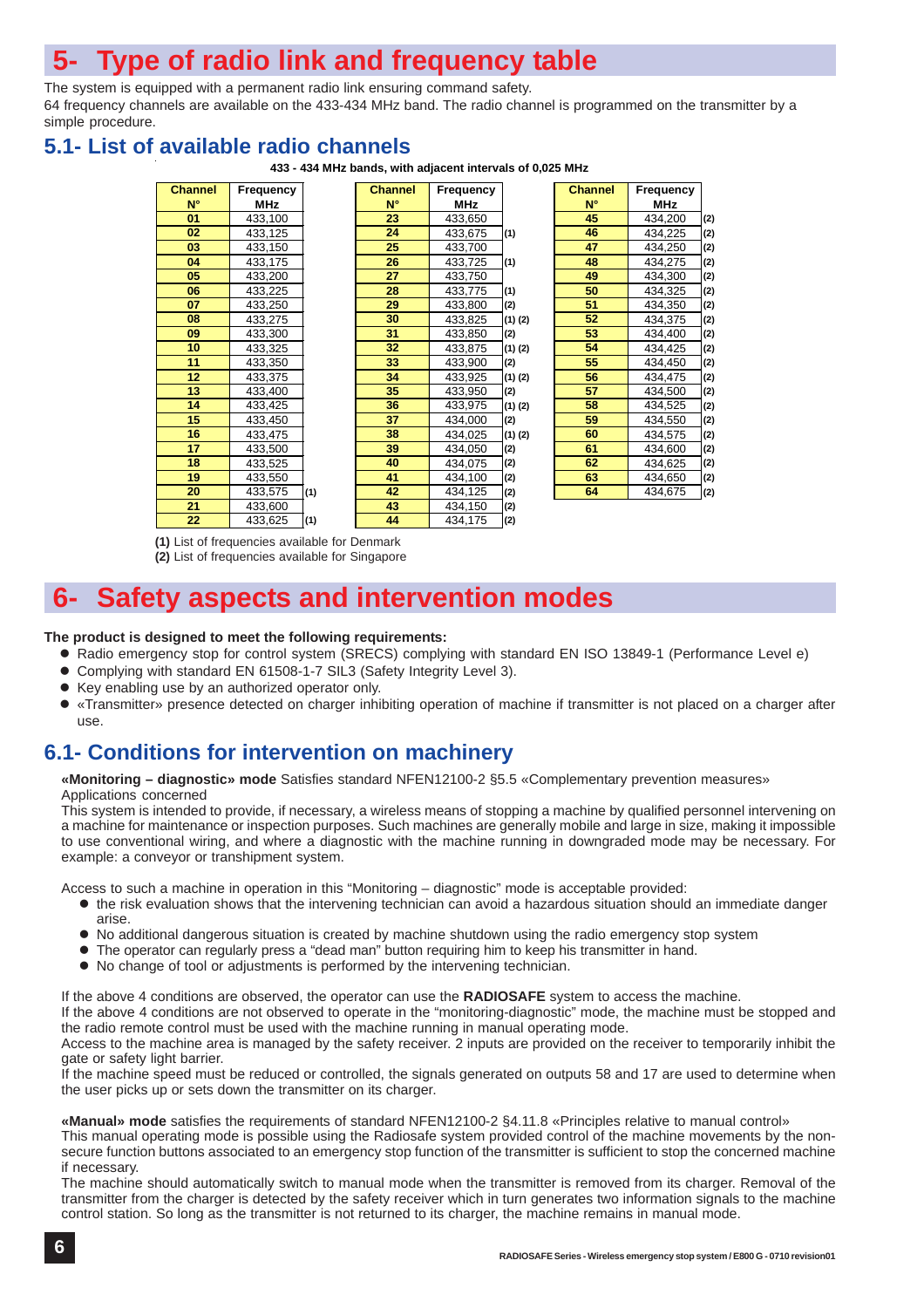### **6.2- «IR start-up validation» option**

Safety feature requiring IR validation to start up a remote controlled equipment can be used.

- To start the unit, the operator is required to point the transmitter toward the **UDF** IR module installed on the equipment to be controlled (see positioning below). This ensures an error-free match-up between the transmitter and the equipment to be controlled.
- The IR start-up field of action has a range of 0 to 10m (see Fig. A).
- The link can be extended up to 2x10m, i.e. 30m in all (**UDF-RSRA** original link = 10m) by means of the **UDWR10** accessory comprising a shielded cable and its connector.

#### **IMPORTANT : the wiring of the** UDF **IR module must be separate from the power cables and all other sources which may generate interference (power regulator, for example).**

#### **IR module UDF position :**





### **7- Configuring the receiver**

The inputs and outputs of the receiver module can be configured to meet the specific needs of your application.

The configuration devices are accessed by removing the front panel from the unit.



### **7.1- Choosing the receiver** RSRA **program**

The receiver has 10 programs which are user-definable by the 2 "B" selectors.

| "B"<br>selector<br>position | <b>Start mode</b><br>(1) | Reset mode after<br>radio emergency<br>stop $(2)$ | Number of<br>wired<br>emer gency<br><b>stops</b> | <b>Dangerous</b><br>area access<br>monitoring | IR start-up<br>recommended | <b>Remarks</b>                                                                              |
|-----------------------------|--------------------------|---------------------------------------------------|--------------------------------------------------|-----------------------------------------------|----------------------------|---------------------------------------------------------------------------------------------|
| ŋ                           | Manual                   | Radio                                             | 2                                                | NO                                            | <b>YES</b>                 |                                                                                             |
|                             | Manual                   | Control console                                   | 2                                                | <b>NO</b>                                     | NO.                        |                                                                                             |
| $\mathbf 2$                 | Automatic                | Radio                                             | 2                                                | NO                                            | <b>YES</b>                 |                                                                                             |
| 3                           | Automatic                | Control console                                   | 2                                                | NO                                            | NO.                        |                                                                                             |
| 4                           | Not used                 | Radio                                             | Not connected                                    | NO                                            | <b>YES</b>                 | Special application                                                                         |
| 8                           | Manual                   | Radio                                             |                                                  | <b>YES</b>                                    | <b>YES</b>                 | The receiver module controls access to the<br>dangerous area with the radio remote control. |
| 9                           | Manual                   | Control console                                   |                                                  | <b>YES</b>                                    | NO.                        | The receiver module controls access to the<br>dangerous area with the radio remote control. |

#### **(1) Reset mode for protection devices "S11-S14" and "S21-S24" Manual start:**

Once the protection devices connected across S11-S14 and S21- S24 are again active, the machine must be restarted using the wired "Start" pushbutton on the control console.

#### **Automatic start:**

Once the protection devices connected across S11-S14 and S21- S24 are again active, start up takes place automatically provided the remote control is on its charger.

#### **(2) Reset mode after radio emergency stop Control console:**

Following an emergency stop using the radio remote control, the machine must be restarted using the "Start" pushbutton wired on the control console.

#### **Radio:**

Following an emergency stop using the radio remote control, the machine can be restarted using the radio remote control without returning to the control console.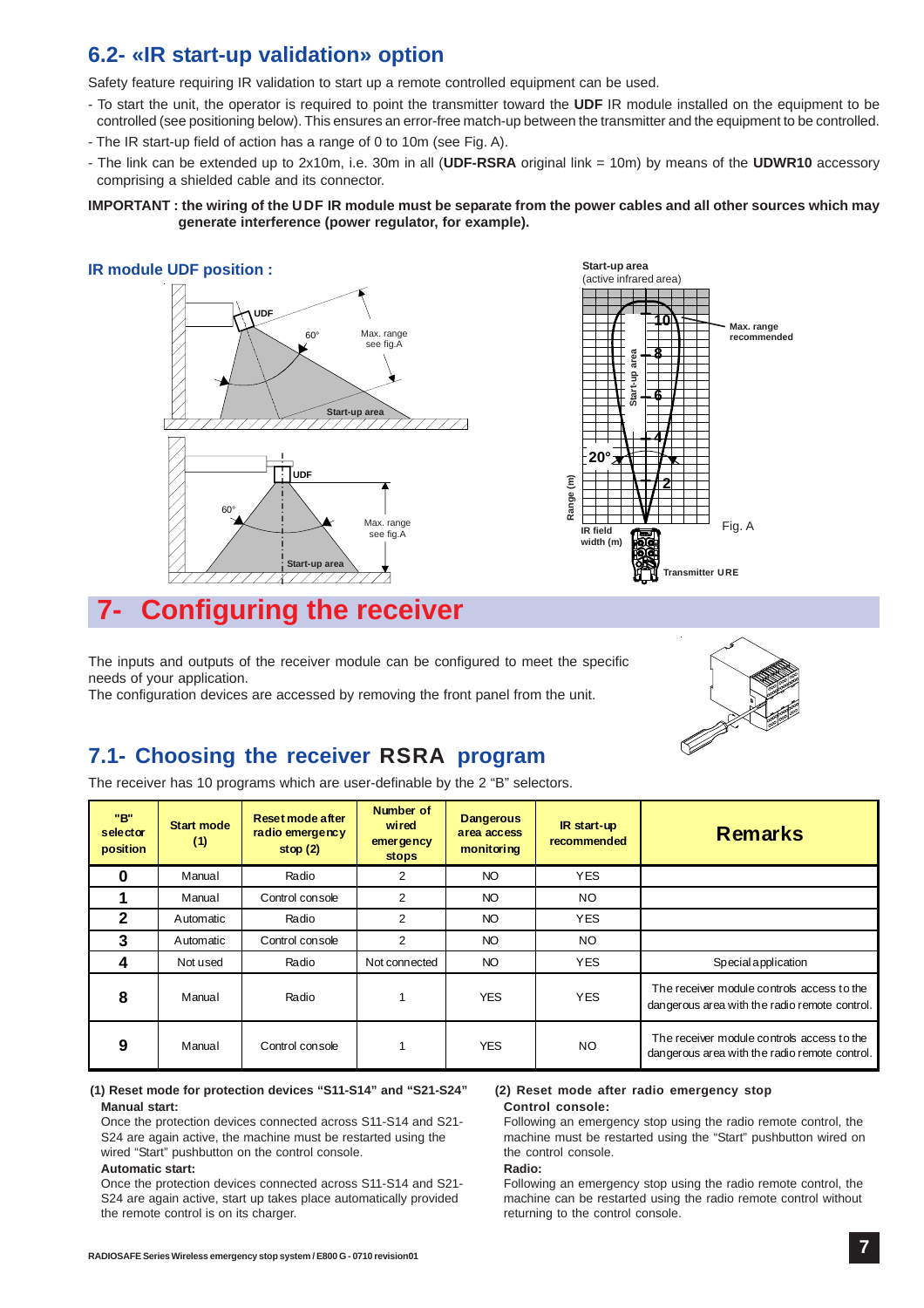### **7.2- Time delay adjustment for transmitter pickup or access to protected area**

The time during which the transmitter is picked up or during which a protected area is accessed is user-definable between 5 and 30 seconds by 2 "A" selectors. These 2 selectors must always be placed in the same position.

**Position of 2 "A" selectors:**

| <b>Position of "A" selectors</b> |    |                                 |    |         |      |       |                        |       |                |                 |
|----------------------------------|----|---------------------------------|----|---------|------|-------|------------------------|-------|----------------|-----------------|
| <b>Time delay</b>                | ິ. | $\overline{a}$<br>o.<br>$\cdot$ | J. | ດ<br>υ. | .ت ت | 10 s. | . –<br>1 L<br>ັບ<br>.ت | 20 s. | つに<br>ںے<br>o. | 30 <sub>s</sub> |

### **8- Application examples**

### **8.1- Machine control in «manual» mode**

For this application, the radio remote control is used in manual mode, for example to ensure the step-by-step adjustment of a machine..

The transmission from automatic mode to radio control mode (manual) of the machine is achieved by removing the transmitter from its charger. See section entitled "Product and intervention safety in manual mode".

Once the intervention has been carried out, the transmitter must again be placed on its charger to allow restarting the machine in automatic mode.

### **Wiring diagram for this application**

B switch: 0 to 4:

• 2 wired emergency stops and one remote-controlled emergency stop



### **8.2- Intervention in «monitored-diagnostic» mode (i.e: Transhipment machine)**

 $(1)$  = Indicator light column

In this application, the qualified technician picks up the radio transmitter from its charger then, following an authorization request, penetrates into the transhipment machine area, for example, to detect a malfunction.

If the operator goes through the safety light barrier or the access gate without having the radio transmitter in hand, the transhipment machine immediately shuts down.

Once the intervention is completed, the technician returns the transmitter to its charger.

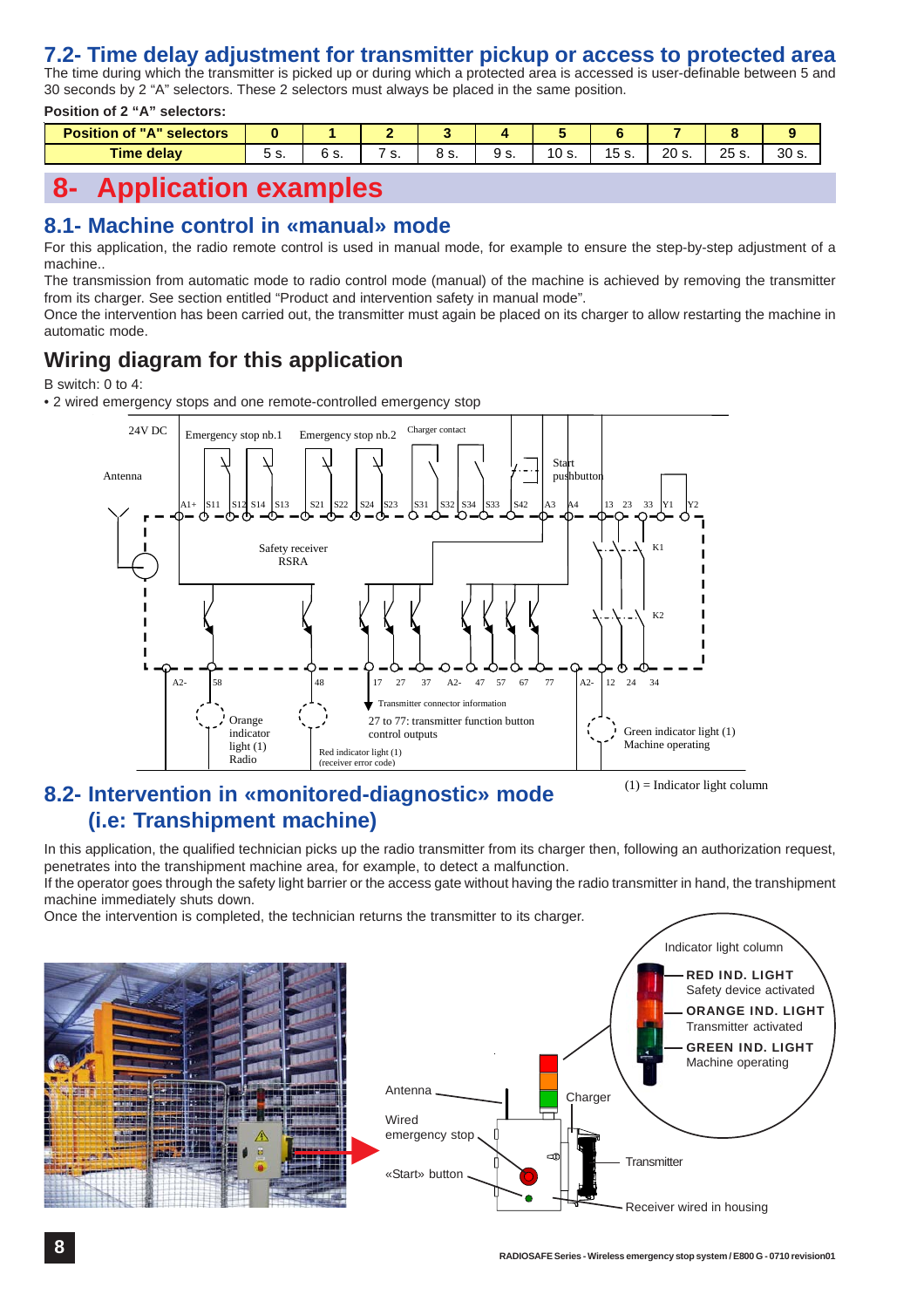### **Wiring diagram for this application**

Example of access by area protection gate in "diagnostic-monitoring" mode.

B switch: 8 or 9.

- 1 wired emergency stop and 1 remote-controlled emergency stop.
- Area access gate control
- Gate passage request



# **9- Dimensions of components**

# **78 46**



### **Transmitter** URE **Receiver** RSRA **IR Module** UDF





**Industrial charger support** SCi-B



### **Power supply adapters UCC** $\cdot$





### **Plug-in antennas** VUB08•

| 210          | 335            |
|--------------|----------------|
| lπ           | F              |
| VUB084 1/4 ~ | VUB086 $1/2$ ~ |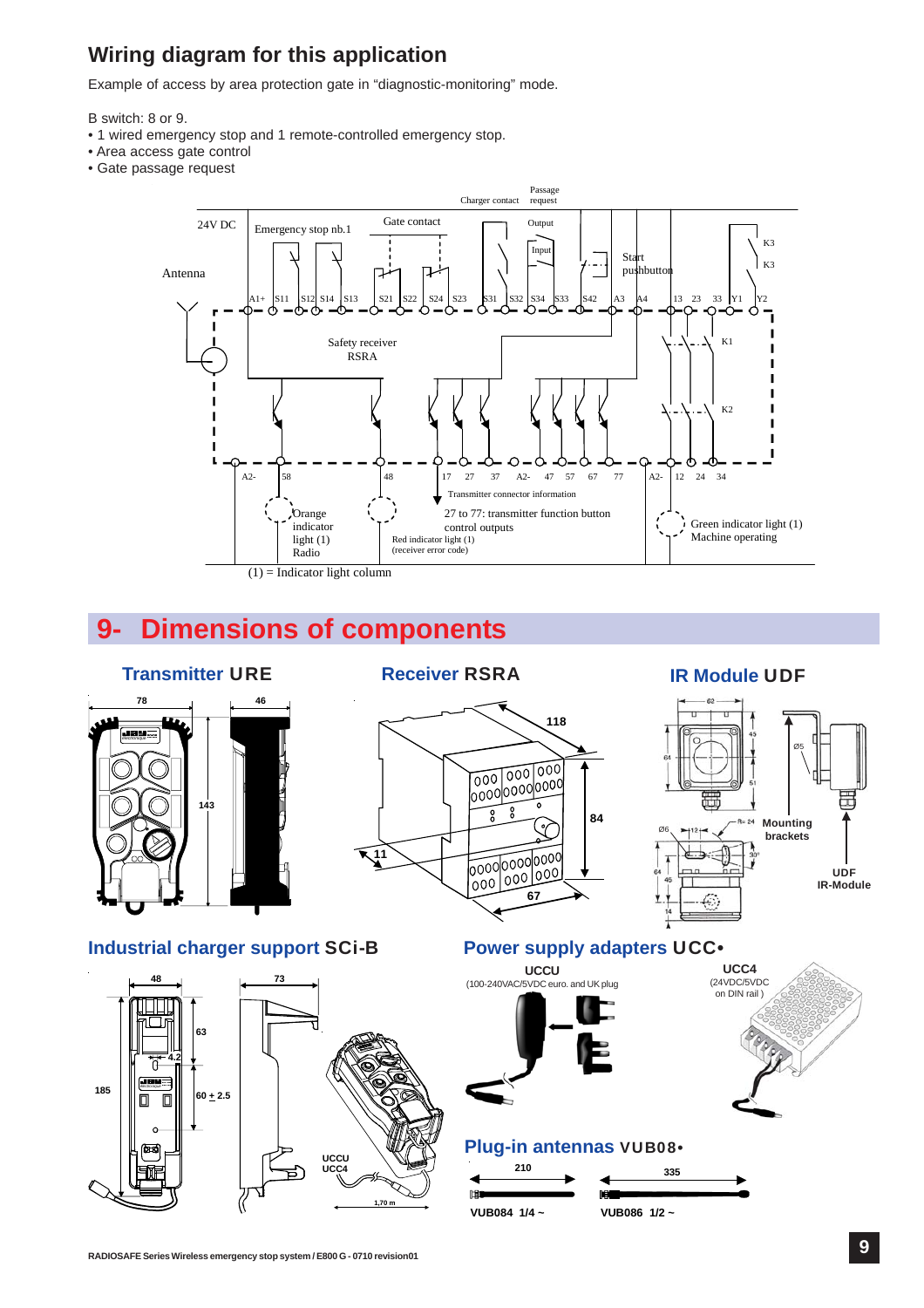## **10-Selection guide, references for ordering**

The **RADIOSAFE** system can be ordered as a set including systematically:

- A transmitter, ref.: URE•••0-B
- A receiver, ref.: RSRA•••00-B
- A charger support (charging the transmitter), ref.: SCi-B
- A 24 VDC 5 VDC charger power supply ref.: UCC4
- A 0.5m antenna extension, ref.: VUB170
- An antenna, ref.: VUB084
- A 90° BNC elbow, ref.: VUB060
- A manual

### **Optionally :**

An UDF IR module, ref.: UDF1 (if «start-up by IR validation» option chosen)

### **10.1- Standard references and code system for a RADIOSAFE set**

### **References for standard RADIOSAFE sets :**

**RSA21100** Assembly formed by : 24 VDC receiver / transmitter, button config.: 4x BPSV / no option **RSA22200** Assembly formed by : 24 VDC receiver / transmitter, button config.: 4x BPDV / no option

### **References for RADIOSAFE sets with special button configuration :**

**RSA2\*\*00** Assembly formed by : 24 VDC receiver / transmitter, button config.: 4 configurable buttons \*\*/ no option RSA3\*\*00 Assembly formed by : 24 VDC receiver / transmitter, button config.: 4 configurable buttons \*\*/ with «start-up by IR validation» option



**BPSV** = One-step pushbutton (single speed) <sup>(1</sup>

**BPDV** = Two-step pushbutton (double speed)  $\overline{Q}$ 

**COM2** = Rotary switch with 2 fixed positions  $\bigcirc$ .

**COM3** = Rotary switch with 3 fixed positions  $\hat{\mathbb{R}}$ **1**

**COM3R** = Rotary switch with 3 fixed positions with auto. return  $\hat{\Theta}$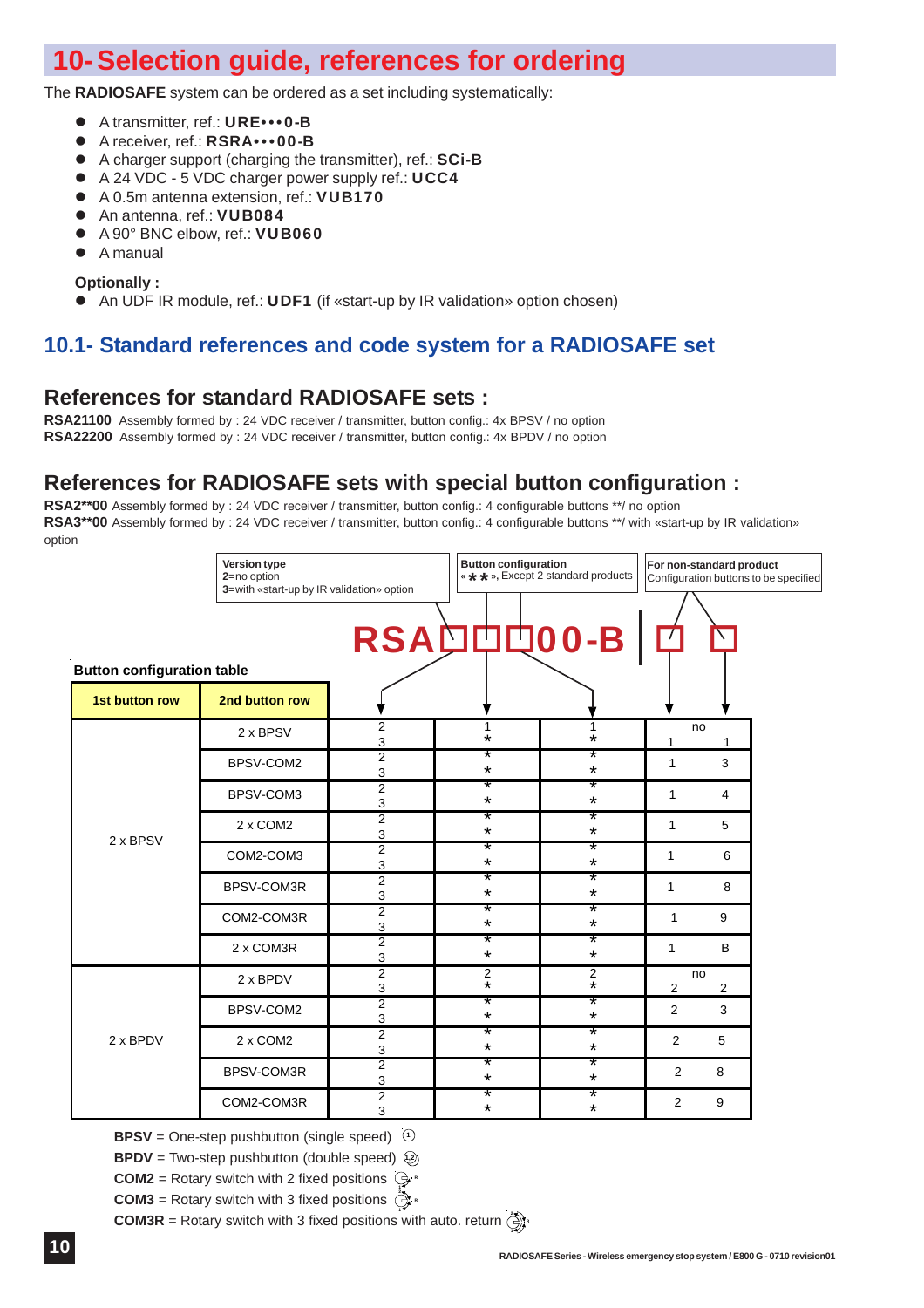### **10.2- Code system for receiver only**



#### **References for separate receivers (comprising electronic key) :**

- **RSRA2\*\*00** (Receiver operating with a transmitter without «start-up by IR validation» option, button configuration to be specified (see table in §10.1)
- **RSRA3\*\*00** (Receiver operating with a transmitter with «start-up by IR validation» option, button configuration to be specified (see table in §10.1)

### **10.3- Code system for transmitter only**

**Transmitters are delivered without electronic key, this one being delivered with the associated receiver (or could be separately ordered with the reference : URWE21-B**).



#### **References for separate transmitters :**

**URE2110** (Transmitter with 4 BPSV without «start-up by IR validation» option) **URE2220** (Transmitter with 4 BPDV without «start-up by IR validation» option) **URE2\*\*0** (Transmitter without «start-up by IR validation» option, button configuration to be specified (see table §10.1)) **URE3\*\*0** (Transmitter with «start-up by IR validation» option, button configuration to be specified (see table §10.1))